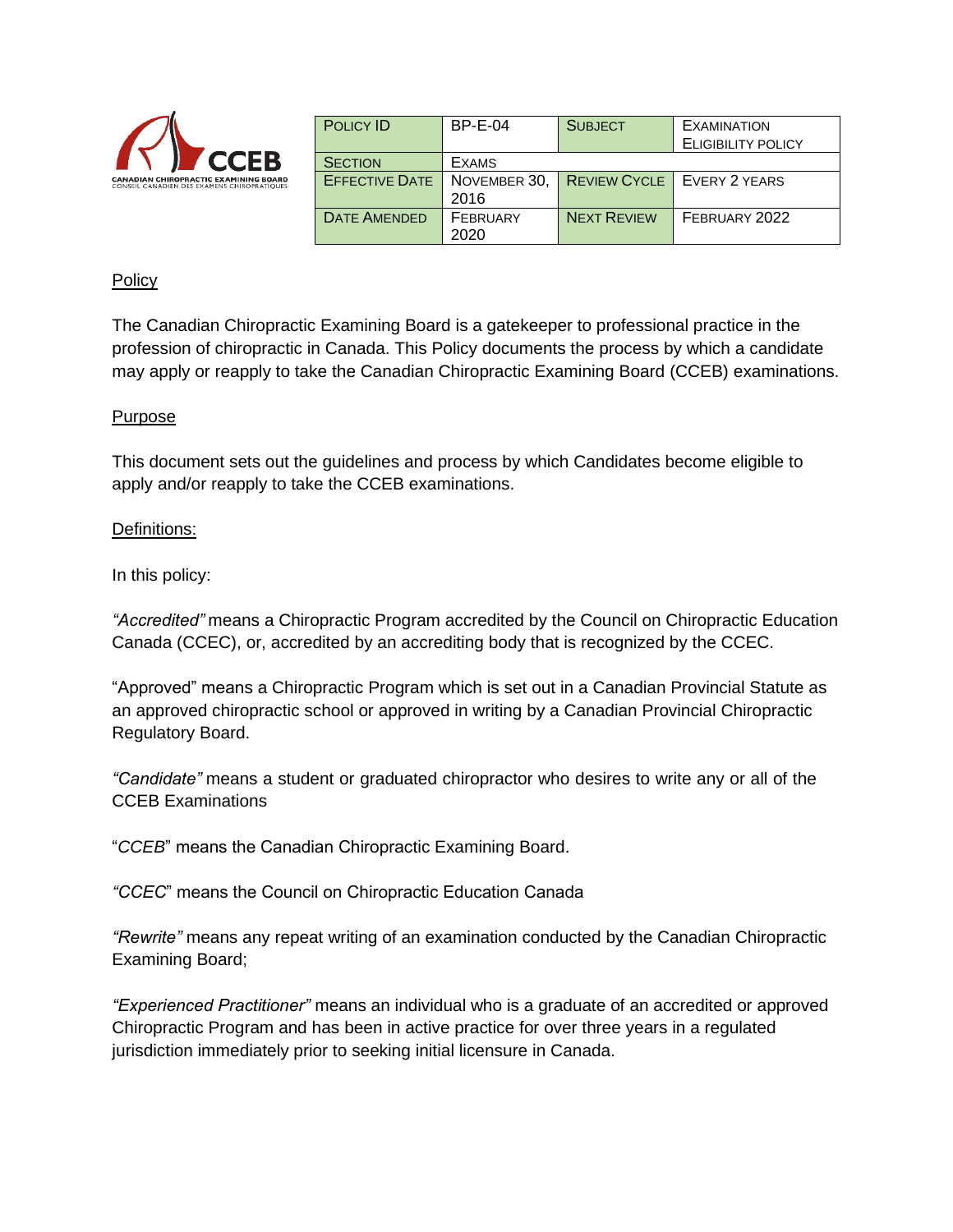## Process

# **Eligibility**

The CCEB examinations consist of three components: A, B and C. A Candidate must be currently attending or have graduated from an accredited or approved Chiropractic Program in order to apply to sit the CCEB examinations.

A Candidate is eligible for the Component A examination if they have graduated or are within ten months of graduating from an accredited or approved Chiropractic Program. A letter of eligibility with current GPA and date of graduation, or an official transcript, is required from the Chiropractic Program.

A Candidate is eligible for the Component B examination after having received a successful status on Component A and if they have graduated or are within six months of graduating from an accredited or approved Chiropractic Program or if they have been exempted from Component A as an Experienced Practitioner. A letter of eligibility with current GPA and date of graduation, or an official transcript, is required from the Chiropractic Program.

A Candidate is eligible for the Component C examination after having received a successful status on Component B or, Components B and C may be written during the same examination administration. The Candidate must have graduated, or is eligible to graduate, from an accredited or approved Chiropractic Program within three months of the scheduled examination date. A letter of eligibility with current GPA and date of graduation, or an official final transcript, is required from the Chiropractic Program.

Upon successful completion of the Component A, B and C examinations and upon receipt of an official final transcript confirming successful graduation from the Chiropractic Program, a CCEB Certificate of Competency will be issued.

Confirmation of successful graduation must be received, from the Chiropractic Program, within three months of the date of the examination after which time the examination results will be deemed null and void with no refund or credit given of fees paid for such examination.

In all cases, timelines related to the relationship between examination date and graduation date will extend to the last day of the final month of the stated graduation timeline requirement; that is to say, the last day of the month in which three months, six months, and ten months fall after the examination date.

# **Recertification**

A Candidate is eligible for the Recertification process, which is comprised of the Component B and Component C examinations, if they have previously received a CCEB Certificate upon